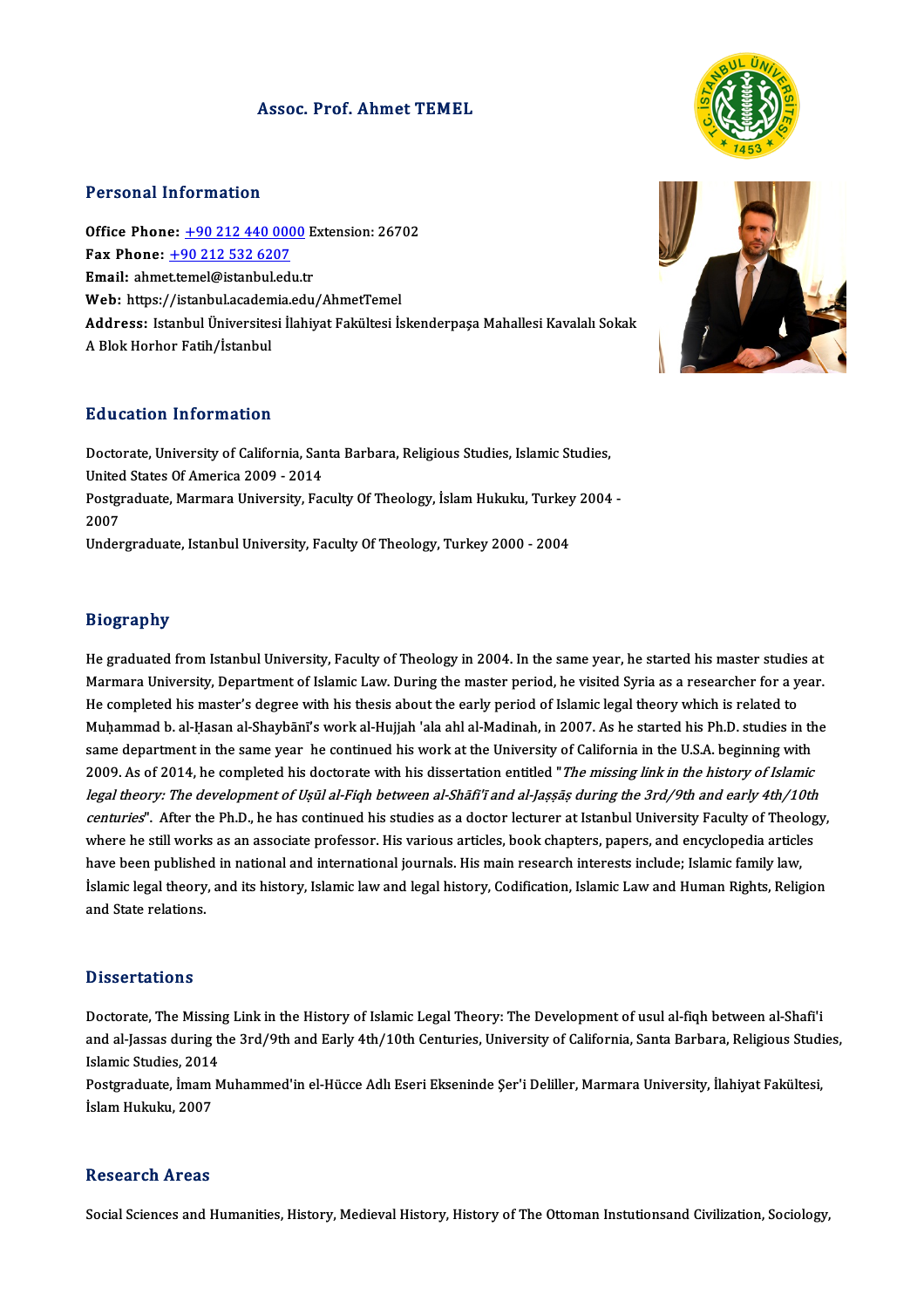Social Strafication and Mobility, Theology, Quranic Commentary, Hadith, Theology, Islamic Law, Basic Islamic Sciences,<br>Law, Histawy of Law, Human Bights Social Strafication and Mobility, The<br>Law, History of Law, Human Rights Law, History of Law, Human Rights<br>Academic Titles / Tasks

Academic Titles / Tasks<br>Associate Professor, Istanbul University, Faculty Of Theology, Islamic Studies - Islamic Law, 2020 - Continues<br>Assistant Professor, Istanbul University, Faculty Of Theology, Islamic Studies - Islami Associate Professor, Istanbul University, Faculty Of Theology, Islamic Studies - Islamic Law, 2020 - Contin<br>Assistant Professor, Istanbul University, Faculty Of Theology, Islamic Studies - Islamic Law, 2018 - 2020<br>Assistan Associate Professor, Istanbul University, Faculty Of Theology, Islamic Studies - Islamic Law, 2020 - Conti<br>Assistant Professor, Istanbul University, Faculty Of Theology, Islamic Studies - Islamic Law, 2018 - 2020<br>Assistant Assistant Professor, Istanbul University, Faculty Of Theology, Islamic Studies - Islamic Law, 2018 - 2020<br>Assistant Professor, Istanbul University, Faculty Of Theology, Islamic Studies - Islamic Law, 2016 - 2018<br>Lecturer P Assistant Professor, Istanbul University, Faculty Of Theology, Islamic Studies - Islamic Law, 2016 - 2018

## Academic and Administrative Experience

Vice Dean, Istanbul University, Faculty Of Theology, Islamic Studies - Islamic Law, 2020 - Continues Head of International University, Faculty Of Theology, Islamic Studies - Islamic Law, 2020 - Continues<br>Head of International Office, Istanbul University, Faculty Of Theology, Islamic Studies - Islamic Law, 2018 - 2020<br>Mexi Mevlana Exchange Program Coordinator, Istanbul University, Faculty Of Theology, Islamic Studies - Islamic Law, 2016 -<br>2020 Head<br>Mevla<br>2020

## Courses

Courses<br>The Applications of Family Law in Muslim-majority Countries, Doctorate, 2020 - 2021<br>İslam Huluk Haylü, Undergraduate, 2020, 2021 **The Applications of Family Law in Muslim-majori<br>İslam Hukuk Usulü, Undergraduate, 2020 - 2021<br>İslam Hukuk Usulü, Undergraduate, 2020 - 2021** The Applications of Family Law in Muslim-majori<br>İslam Hukuk Usulü, Undergraduate, 2020 - 2021<br>İslam Hukuk Usulü, Undergraduate, 2020 - 2021<br>Film Havlüne Cağdas Yaklasımlar, Undergraduatı İslam Hukuk Usulü, Undergraduate, 2020 - 2021<br>İslam Hukuk Usulü, Undergraduate, 2020 - 2021<br>Fıkıh Usulüne Çağdaş Yaklaşımlar, Undergraduate, 2016 - 2017<br>Fılnh II Undergraduate, 2016 - 2017 İslam Hukuk Usulü, Undergraduate, 2020 - 2021<br>Fıkıh Usulüne Çağdaş Yaklaşımlar, Undergraduate,<br>Fıkıh II, Undergraduate, 2016 - 2017<br>İslam İbadet Esasları, Undergraduate, 2016 - 2017 Fıkıh Usulüne Çağdaş Yaklaşımlar, Undergraduate, .<br>Fıkıh II, Undergraduate, 2016 - 2017<br>İslam İbadet Esasları, Undergraduate, 2016 - 2017<br>Teneta ef Jalamia Practices, Undergraduate, 2016 Fıkıh II, Undergraduate, 2016 - 2017<br>İslam İbadet Esasları, Undergraduate, 2016 - 2017<br>Tenets of Islamic Practices, Undergraduate, 2016 - 2017<br>İslamis Lau: II. Undergraduate, 2016 - 2017 İslam İbadet Esasları, Undergraduate, 2016<br>Tenets of Islamic Practices, Undergraduate, 2<br>İslamic Law II, Undergraduate, 2016 - 2017<br>İslam Hulpılnına Ciris, Undergraduata, 2016 Tenets of Islamic Practices, Undergraduate, 2016 - 2<br>İslamic Law II, Undergraduate, 2016 - 2017<br>İslam Hukukuna Giriş, Undergraduate, 2016 - 2017<br>Islamis Legal Theory, Undergraduate, 2015 - 2016 İslamic Law II, Undergraduate, 2016 - 2017<br>İslam Hukukuna Giriş, Undergraduate, 2016 - 2017<br>Islamic Legal Theory, Undergraduate, 2015 - 2016<br>İslam Hukuk Haylö, Undergraduate, 2015 - 2016 İslam Hukukuna Giriş, Undergraduate, 2016 - 2015<br>Islamic Legal Theory, Undergraduate, 2015 - 2016<br>İslam Hukuk Usulü, Undergraduate, 2015 - 2016<br>İslam Hukukuna Ciris Undergraduate, 2016 - 201 Islamic Legal Theory, Undergraduate, 2015 - 2016<br>İslam Hukuk Usulü, Undergraduate, 2015 - 2016<br>İslam Hukukuna Giriş, Undergraduate, 2016 - 2017<br>Contemporary Problems of Islamis Law Undergrad İslam Hukuk Usulü, Undergraduate, 2015 - 2016<br>İslam Hukukuna Giriş, Undergraduate, 2016 - 2017<br>Contemporary Problems of Islamic Law, Undergraduate, 2015 - 2016<br>Tenets of Islamic Practices, Undergraduate, 2014 - 2015 Islam Hukukuna Giriş, Undergraduate, 2016 - 2017<br>Contemporary Problems of Islamic Law, Undergraduate,<br>Tenets of Islamic Practices, Undergraduate, 2014 - 2015<br>Tenets of Islamic Faith, Undergraduate, 2015 - 2016 Tenets of Islamic Faith, Undergraduate, 2015 - 2016 Fıkıh Usulüne Çağdaş Yaklaşımlar, Undergraduate, 2014 - 2015

## Advising Theses

Advising Theses<br>Temel A., SUUDİ ARABİSTAN'DA AİLE ARABULUCU-HAKEMLİĞİ UYGULAMALARI, Postgraduate, F.KUNCAK(Student),<br>Centinuas Temel A., S<br>Continues<br>Tomal A. H Temel A., SUUDİ ARABİSTAN'DA AİLE ARABULUCU-HAKEMLİĞİ UYGULAMALARI, Postgraduate, F.KUNCAK(Studer<br>Continues<br>Temel A., HİCRİ DÖRDÜNCÜ ASIR FIKIH USULÜ GELENEKLERİNDE CESSAS'IN YERİ, Doctorate, R.SALUR(Student),<br>Continues

Continues<br>Temel A., H<br>Continues<br>Temel A. E Temel A., HİCRİ DÖRDÜNCÜ ASIR FIKIH USULÜ GELENEKLERİNDE CESSAS'IN YERİ, Doctorate, R.SALUR(Student),<br>Continues<br>Temel A., FAS (MAĞRİB) DEVLETİ AİLE KANUNU'NUN İSLAM HUKUKU AÇISINDAN TAHLİLİ VE ARABULUCULUK<br>UYCULAMALARL Des

Continues<br>Temel A., FAS (MAĞRİB) DEVLETİ AİLE KANUNU'NUN İSL<br>UYGULAMALARI, Doctorate, E.Kübra(Student), Continues<br>Temel A. CECMİS UYCULAMALAR VE CÜNÜMÜZE SUNDU Temel A., FAS (MAĞRİB) DEVLETİ AİLE KANUNU'NUN İSLAM HUKUKU AÇISINDAN TAHLİLİ VE ARABULUCULUK<br>UYGULAMALARI, Doctorate, E.Kübra(Student), Continues<br>Temel A., GEÇMİŞ UYGULAMALAR VE GÜNÜMÜZE SUNDUĞU İMKANLAR AÇISINDAN ARABULU

UYGULAMALARI, Doctorate, E.K<br>Temel A., GEÇMİŞ UYGULAMAL*ı*<br>Z.GÜRLER(Student), Continues<br>Temel A., AMERİKA RİRI ESİK D Temel A., GEÇMİŞ UYGULAMALAR VE GÜNÜMÜZE SUNDUĞU İMKANLAR AÇISINDAN ARABULUCULUK, Doctorate,<br>Z.GÜRLER(Student), Continues<br>Temel A., AMERİKA BİRLEŞİK DEVLETLERİ'NDE AZINLIK DURUMUNDAKİ MÜSLÜMANLARIN İSLAM AİLE HUKUKU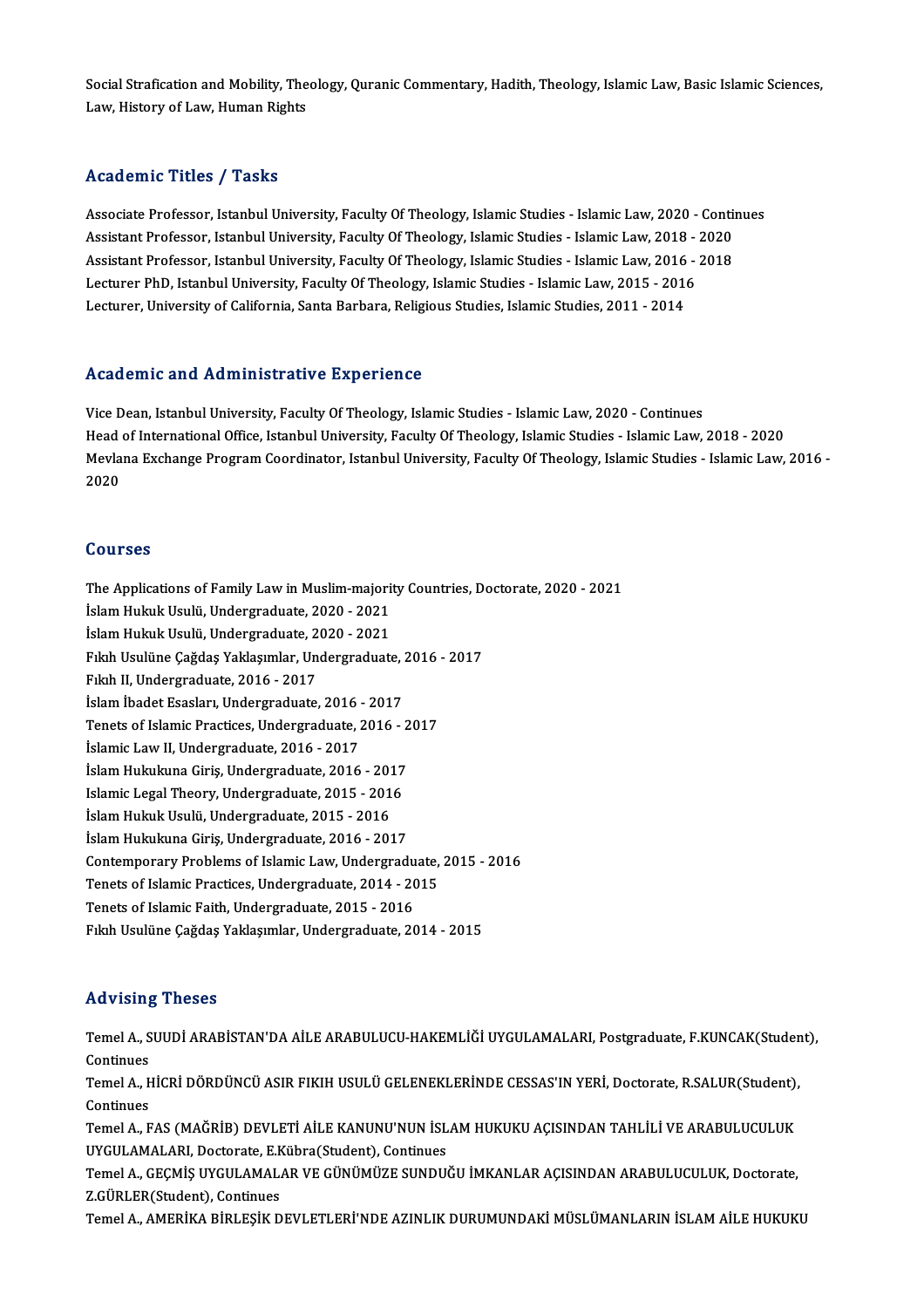UYGULAMALARI, Doctorate, Y.YIKAR(Student), Continues

UYGULAMALARI, Doctorate, Y.YIKAR(Student), Continues<br>Temel A., HİCRİ V. YÜZYIL ENDÜLÜSÜ'NDE AİLE HUKUKU UYGULAMALARI, Doctorate, S.AKÇAY(Student), Continues<br>Temel A., KUDUPÎ'NİN EL, MUHTASAR ESERİNDE ERÛ HANİEE VE İMAMEYN Temel A., KUDURÎ'NİN EL-MUHTASAR ESERİNDE EBÛ HANİFE VE İMAMEYN ARASINDAKİ İHTİLAFLARIN TAHLİLİ VE<br>DEĞERLENDİRİLMESİ, Postgraduate, M.Bilal(Student), Continues Temel A., HİCRİ V. YÜZYIL ENDÜLÜSÜ'NDE AİLE HUKUKU UYGUL.<br>Temel A., KUDURÎ'NİN EL-MUHTASAR ESERİNDE EBÛ HANİFE VE<br>DEĞERLENDİRİLMESİ, Postgraduate, M.Bilal(Student), Continues<br>Tamel A. OTONOMİ PRENSİRİ GERGEVESİNDE TÜRKİVE' Temel A., KUDURÎ'NİN EL-MUHTASAR ESERİNDE EBÛ HANİFE VE İMAMEYN ARASINDAKİ İHTİLAFLARIN TAHL<br>DEĞERLENDİRİLMESİ, Postgraduate, M.Bilal(Student), Continues<br>Temel A., OTONOMİ PRENSİBİ ÇERÇEVESİNDE TÜRKİYE'DE İSLAM AİLE HUKUKU

DEĞERLENDİRİLMESİ, Postgraduate, M.Bilal<br>Temel A., OTONOMİ PRENSİBİ ÇERÇEVESİND<br>Postgraduate, K.BİLGİN(Student), Continues<br>Temel A. İNCİLTERE'DEKİ AZINLIK DURUMI Temel A., OTONOMİ PRENSİBİ ÇERÇEVESİNDE TÜRKİYE'DE İSLAM AİLE HUKUKU UYGULAMALARININ İMKÂNI,<br>Postgraduate, K.BİLGİN(Student), Continues<br>Temel A., İNGİLTERE'DEKİ AZINLIK DURUMUNDAKİ MÜSLÜMANLARIN İSLAM AİLE HUKUKU UYGULAMAL

Postgraduate, K.BİLGİN(Student), Continu<br>Temel A., İNGİLTERE'DEKİ AZINLIK DURU<br>Doctorate, Ü.EYMEN(Student), Continues<br>Temel A. İSLAM AİLE HUKUKUNDA SİKÂL Temel A., İNGİLTERE'DEKİ AZINLIK DURUMUNDAKİ MÜSLÜMANLARIN İSLAM AİLE HUKUKU UYGULAMALARI,<br>Doctorate, Ü.EYMEN(Student), Continues<br>Temel A., İSLAM AİLE HUKUKUNDA ŞİKÂK KAVRAMI VE MODERN DÖNEMDEKİ KANUNLARA YANSIMASI, Postgr

Doctorate, Ü.EYMEN(Student), Continues<br>Temel A., İSLAM AİLE HUKUKUNDA ŞİKÂK KAVRAMI VE MODERN DÖNEMDEKİ KANUNLARA YANSIMASI, Postgraduate,<br>Z.GÜLSEROĞLU(Student), Continues Temel A., İSLAM AİLE HUKUKUNDA ŞİKÂK KAVRAMI VE MODERN DÖNEMDEKİ KANUNLARA YANSIMASI, Postgr<br>Z.GÜLSEROĞLU(Student), Continues<br>Temel A., FIKIH USULÜ TARİHİNDE MEMZUC KABUL EDİLEN LİTERATÜR: MÜTEKELLİMÛN VE FUKAHA YAZIM<br>CELE

Z.GÜLSEROĞLU(Student), Continues<br>Temel A., FIKIH USULÜ TARİHİNDE MEMZUC KABUL EDİLEN LİTERATÜR: MÜTEKELLİMÛN VE FUKAHA YAZIM<br>GELENEKLERİ ARASINDA UZLAŞTIRMA ÇABALARININ MAHİYETİ VE GAYESİ, Doctorate, O.SAİD(Student), Conti Temel A., FIKIH USULÜ TARİHİNDE MEMZUC KABUL EDİLEN LİTERATÜR: MÜTEKELLİMÛN VE FUKAHA YAZIN<br>GELENEKLERİ ARASINDA UZLAŞTIRMA ÇABALARININ MAHİYETİ VE GAYESİ, Doctorate, O.SAİD(Student), Con<br>Temel A., HANEFİ EDEBÜ'L-KÂDÎ LİTE GELENEKLERİ ARASINDA UZLAŞTIRMA ÇABALARININ MAHİYETİ VE GAYESİ, Doctorate, O.SAİD(Student), Continues<br>Temel A., HANEFİ EDEBÜ'L-KÂDÎ LİTERATÜRÜNDE KÜLLİ KÂİDELER, Doctorate, B.ÖNAL(Student), Continues<br>Temel A., MÂLİKÎ MEZHE Temel A., HANEFİ EDEBÜ'L-KÂDÎ LİTERATÜRÜNDE KÜLLİ KÂİDELER, Doctorate, B.ÖNAL(Student), Continues<br>Temel A., MÂLİKÎ MEZHEBİNDE AİLE ARABULUCU-HAKEMLİK, Postgraduate, M.KIRDI(Student), Continues<br>Temel A., İMAM MUHAMMED'İN EL Temel A., MÂLİKÎ MEZHEBİNDE AİLE ARABULUCU-HAKEMLİK, Postgraduate, M.KIRDI(Student)<br>Temel A., İMAM MUHAMMED'İN EL-MUVATTA RİVAYETİNDE İMAM MALİK'E MUHALEFETLERİI<br>DEĞERLENDİRMESİ (BÜYÛ VE NİKAH ÖRNEKLERİ), Postgraduate, M.T

Temel A., İMAM MUHAMMED'İN EL-MUVATTA RİVAYETİNDE İMAM MALİK'E MUHALEFETLERİNİN TESPİTİ VE<br>DEĞERLENDİRMESİ (BÜYÛ VE NİKAH ÖRNEKLERİ), Postgraduate, M.Taha(Student), Continues<br>Temel A., Fıkıh usûlünde mukaddime geleneği: Mo DEĞERLENDİRMESİ (BÜYÛ VE NİKAH ÖRNEKLERİ), Postgraduate, M.Taha(Student), Cor<br>Temel A., Fıkıh usûlünde mukaddime geleneği: Molla Gürânî'nin ed-Durer adlı eserinin m<br>usûlü mukaddimelerinde usûl tartışmaları, Postgraduate, Y Temel A., Fıkıh usûlünde mukaddime geleneği: Molla Gürânî'nin ed-Durer adlı eserinin mukaddimesi ekseninde fıkıh<br>usûlü mukaddimelerinde usûl tartışmaları, Postgraduate, Y.DALMIZRAK(Student), 2021<br>Temel A., Eş'arî ve Şâfiî

Temel A., Mediation in Islamic family law in the sample of Malaysia , Postgraduate, Z.Doğru(Student), 2020 Temel A., Hîle-i Şer'iyye bağlamında TA study on the Interest-Free housing finance system in Turkey in the context of Temel A., Mediation in Islamic family law in the sample of Malaysia , Postgraduate, Z.Doğru(Student), 2020<br>Temel A., Hîle-i Şer'iyye bağlamında TA study on the Interest-Free housing finance system in Turkey in the context

Temel<br>legal s<br>2019

# Articles Published in Other Journals

rticles Published in Other Journals<br>I. The Debates over Ijmāʿ in the Period of Independent Production of Uṣūl al-Fiqh: The Development of<br>Ijmāʿ During the Third Century After Hijne Itas I dististed in Strief Journals<br>The Debates over Ijmāʿ in the Period of Inc<br>Ijmāʿ During the Third Century After Hijra<br>Tamal A The De<mark>b</mark><br>Ijmāʿ Du<br>Temel A.<br><sup>DAMIIVV</sup>

Ijmā' During the Third Century After Hijra<br>Temel A.<br>PAMUKKALE ÜNİVERSİTESİİLAHİYAT FAKÜLTESİ DERGİSİ, vol.7, no.1, pp.802-826, 2020 (National Refreed<br>University Journal) Temel A.<br>PAMUKKALE ÜNİVE<br>University Journal)<br>Botween State Le PAMUKKALE ÜNIVERSITESIILAHIYAT FAKÜLTESI DERGISI, vol.7, no.1, pp.802<br>University Journal)<br>II. Between State Law and Religious Law: Islamic Family Law in Turkey<br>Tamal A

- University Journal)<br>II. Between State Law and Religious Law: Islamic Family Law in Turkey<br>Temel A.
	-

Between State Law and Religious Law: Islamic Family Law in Turkey<br>Temel A.<br>Electronic Journal of Islamic and Middle Eastern Law, vol.7, pp.68-77, 2020 (International Refereed University<br>Iournal) Temel A.<br>Electroni<br>Journal)<br>The nre Electronic Journal of Islamic and Middle Eastern Law, vol.7, pp.68-77, 2020 (International Refereed University<br>Journal)<br>III. The prospective contributions of the Med-Arb model in Islamic family law to family mediation in<br>T

- Journal)<br>The prospective contributions of the Med-Arb model in Islamic family law to family mediation in<br>Turkey Islam Aile Hukukundaki Arabulucu-Hakemlik Uygulamasının Türkiye'de Aile Arabuluculuğuna<br>Muhtomel Katkıları The prospective co<mark>:</mark><br>Turkey Islam Aile H<br>Muhtemel Katkıları<br><sup>Tomol A</sup> Turkey<br>Muhtem<br>Temel A. Muhtemel Katkıları<br>Temel A.<br>Darulfunun Ilahiyat, vol.30, no.2, pp.311-336, 2019 (Refereed Journals of Other Institutions)<br>The Dilemma of 'Amel and Hadith in the Change of Ahkam: Changing a Bonrebonsi
	-

Temel A.<br>Darulfunun Ilahiyat, vol.30, no.2, pp.311-336, 2019 (Refereed Journals of Other Institutions)<br>IV. The Dilemma of 'Amal and Hadith in the Change of Ahkam: Changing a Reprehensible Practice to a<br>Becommonded One with Darulfunun Ilahiyat, vol.30, no.2, pp.311-336, 2019 (Refereed Journals of Other Institution<br>The Dilemma of 'Amal and Hadith in the Change of Ahkam: Changing a Repreh<br>Recommended One with the Hith Narrations on the Topic of The Dil<mark>e</mark><br>Recomm<br>Temel A.<br>CUMHUP Recommended One with the Hith Narrations on the Topic of Shawwal Fasting<br>Temel A.<br>CUMHURIYET ILAHIYAT DERGISI-CUMHURIYET THEOLOGY JOURNAL, vol.22, no.2, pp.1369-1399, 2018 (Journal<br>Indeved in ESCD

Temel A.<br>CUMHURIYET ILA<br>Indexed in ESCI)<br>Wes There a Za CUMHURIYET ILAHIYAT DERGISI-CUMHURIYET THEOLOGY JOURNAL, vol.22, no.2, pp.1369-1399, 2018 (Journal<br>Indexed in ESCI)<br>V. Was There a Zaydi<sup>-</sup> usu<sup>-</sup>l al-fiqh? Searching for the Essence of Zaydi<sup>-</sup> Legal Theory in the School'

Indexed in ESCI)<br>Was There a Zaydi¯usu¯l al-fıqh? Searching for the Essence of Zaydi¯ Legal Theory in the Schoo!<br>First Complete Usu¯l Work: al-Natiq bi-l-Haqq's (340-424/951-1033) "al-Mujzi¯ fi¯ usu¯l al-fıqh"<br>TEMEL A Was The:<br>First Con<br>TEMEL A.<br>INSAN 8-7 First Complete Usu<sup>-</sup>l Work: al-Natiq bi-l-Haqq's (340-424/951-1033) "al-Muj<br>TEMEL A.<br>INSAN & TOPLUM, vol.6, no.1, pp.71-83, 2016 (Refereed Journals of Other Institutions)<br>RELICIOUS LEGAL TRADITIONS, INTERNATIONAL HUMAN RI

TEMEL A.<br>1991- INSAN & TOPLUM, vol.6, no.1, pp.71-83, 2016 (Refereed Journals of Other Institutions)<br>1991. – RELIGIOUS LEGAL TRADITIONS, INTERNATIONAL HUMAN RIGHTS LAW AND MUSLIM STATES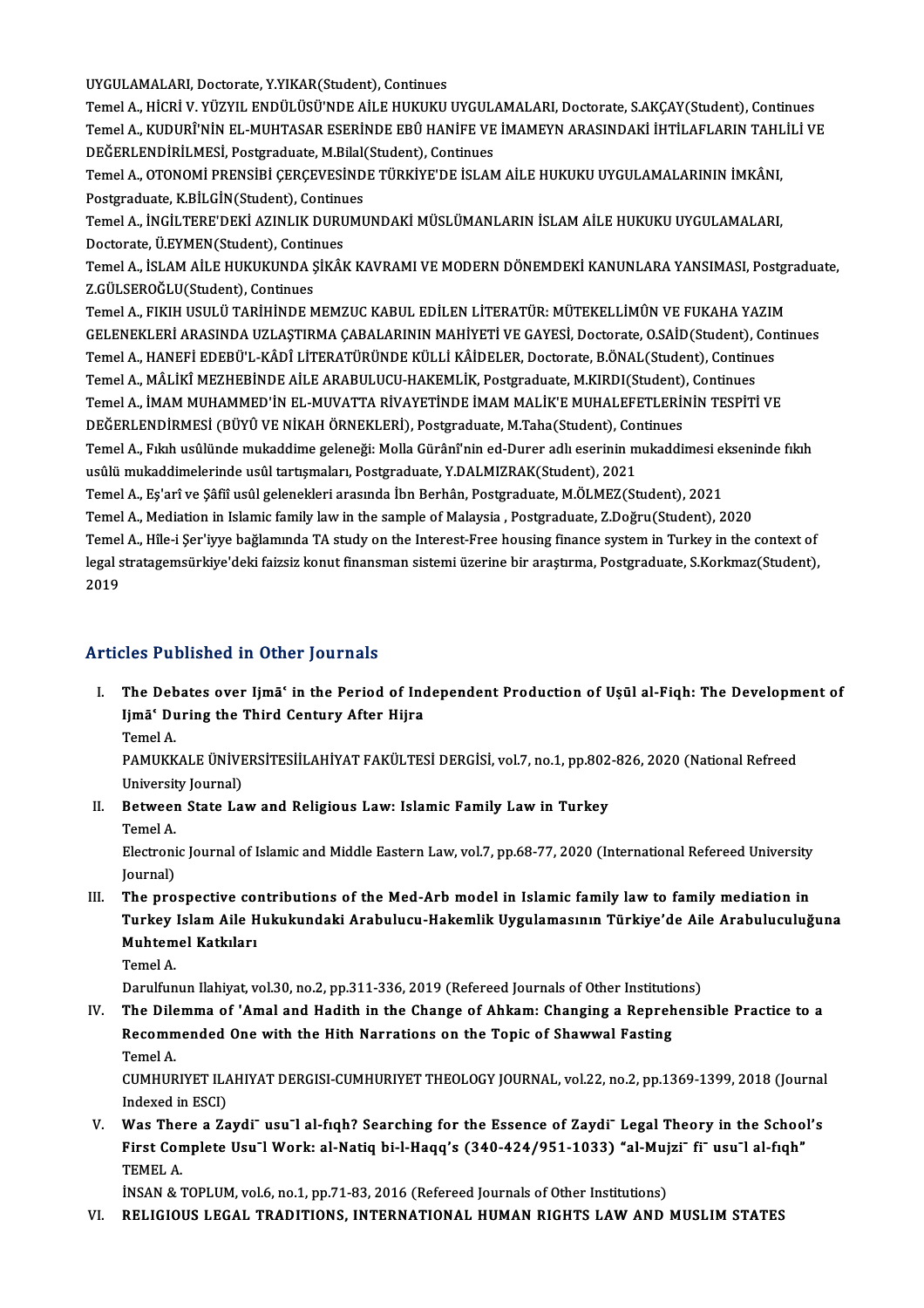TEMELA. JOURNALOF LAWANDRELIGION,vol.26,no.2,pp.701-706,2010 (Journal Indexed inESCI)

## Books&Book Chapters

- ooks & Book Chapters<br>I. Güncel Uygulamalarıyla İslam Hukuku<br>Akay Bisan S. Yıkar Y. Tamal A. (Editar) Akçay Biçen Sınap estesi<br>Güncel Uygulamalarıyla İslam Hukukı<br>Akçay Biçen S., Yıkar Y., Temel A. (Editor)<br>Kayıban Yayınları, Ankara, 2020 Güncel Uygulamalarıyla İslam<br>Akçay Biçen S., Yıkar Y., Temel A.<br>Kayıhan Yayınları, Ankara, 2020<br>Familu Law Annlisations in M Kayıhan Yayınları, Ankara, 2020
- Akçay Biçen S., Yıkar Y., Temel A. (Editor)<br>Kayıhan Yayınları, Ankara, 2020<br>II. Family Law Applications in Muslim Countries<br>Temel A. (Editor) Family Law Applications in M<br>Temel A. (Editor)<br>Kayıhan Yayınları, Ankara, 2020<br>Introdustion

III. Introduction<br>Temel A. Kayıhan<br>I**ntrodu**<br>Temel A.<br>in: Famil I<mark>ntroduction</mark><br>Temel A.<br>in: Family Law Applications in Muslim Countries, Ahmet Temel, Editor, Kayıhan Yayınları, Ankara, pp.11-23, 2020<br>Hayl al sunna: The Tenets of Jalamie Orthodowy and Orthonnawy Assonding to the Traditi

IV. Usul al-sunna: The Tenets of Islamic Orthodoxy and Orthopraxy According to the Traditionalists in: Family<br>Usul al-s<br>TEMEL A.<br>in: The Su Usul al-sunna: The Tenets of Islamic Orthodoxy and Orthopraxy According to the Traditionalists<br>TEMEL A.<br>in: The Sunna and its Status in Islamic Law The Search for a Sound Hadith, Duderija A., Editor, Macmillan/Palgrave<br>Pre

TEMEL A.<br>in: The Sunna and its Status in Islamic Law<br>Press, London , New York, pp.30-50, 2015<br>The Missing Link in the Histowy of Isla in: The Sunna and its Status in Islamic Law The Search for a Sound Hadith, Duderija A., Editor, Macmillan/Palgrav<br>Press, London , New York, pp.30-50, 2015<br>V. The Missing Link in the History of Islamic Legal Theory: The Dev

Press, London , New York, pp.30-50, 2015<br>The Missing Link in the History of Islamic Legal Theory: The Developmen<br>al-Shāfi'ī` and al-Jassās during the 3rd/9th and Early 4th/10th Centuries<br>Tamel A T<mark>he Mis</mark><br>al-Shāfi<br>Temel A.<br><sup>Poll Infol</sup> al-Shāfi'ī<sup>-</sup> and al-Jassās during the 3rd/9th and Early 4th/10th Co<br>Temel A.<br>Bell Information and Learning Company (formerly UMI) , Michigan, 2014

# Bell Information and Learning Company (formerly UMI) , Michigan, 2014<br>Refereed Congress / Symposium Publications in Proceedings

efereed Congress / Symposium Publications in Proceedings<br>I. İSLAM ÜLKELERİNDE BOŞANMA SONRASINDA SÜRESİZ MADDÎ DESTEK DÜZENLEMELERİ<br>Temel A Teca ex<br>ISLAM (<br>Temel A. İSLAM ÜLKELERİNDE BOŞANMA SONRASINDA SÜRESİZ MADDÎ DESTEK DÜZENLEMELERİ<br>Temel A.<br>Boşanmalarda gündeme gelen süresiz yoksulluk nafakası ve maddî-manevî tazminatların değerlendirilmesi,<br>Ankana Turkay 14, 15 Santambar 2021 nn

Temel A.<br>Boşanmalarda gündeme gelen süresiz yoksulluk n<br>Ankara, Turkey, 14 - 15 September 2021, pp.1-15<br>The Legal Theonatisal Develenment of the T. Boşanmalarda gündeme gelen süresiz yoksulluk nafakası ve maddî-manevî tazminatların değerlendirilmesi,<br>Ankara, Turkey, 14 - 15 September 2021, pp.1-15<br>II. The Legal Theoretical Development of the Topics of Textual Inte

## Ankara, Turkey<br>The Legal The<br>and al-Jassas<br><sup>Tamal A</sup> and al-Jassas<br>Temel A.

and al-Jassas<br>Temel A.<br>Islamic Family Law in Europe and Islamic World: Current Situation and Challenges, İstanbul, Turkey, 25 - 27<br>Sentember 2019, np.91 102 Temel A.<br>Islamic Family Law in Europe<br>September 2019, pp.91-102<br>Kürosel Sinoma Endüstris Islamic Family Law in Europe and Islamic World: Current Situa<br>September 2019, pp.91-102<br>III. Küresel Sinema Endüstrisinde İslam Hukuku Tasvirleri<br>Tamel A

Septemb<br><mark>Küresel</mark><br>Temel A.

Temel A.<br>Küresel Siyaset ve Sinema Sempozyumu, İstanbul, Turkey, 30 September 2017, pp.28-35

## Temel A.<br>Küresel Siyaset ve Sinema Sempozyumu, İstanbul, Turkey, 30 September 2017, pp.28-35<br>IV. Fıkıh ve Kelam Mezhepleri Arasında Fıkıh Usulü Bir Fıkıh Usulü Mezhebinden Söz Edilebilir mi<br>Temel A Küresel S<br>Fıkıh ve<br>Temel A. Fıkıh ve Kelam Mezhepleri Arasında Fıkıh Usulü Bir Fıkıh Usulü Mezhebinden Söz Edileb<br>Temel A.<br>Rahmet ve Çatışma Bağlamında İslam Mezhepleri, Karaman, Turkey, 25 - 27 March 2016, pp.97-102<br>Madhhah and Haul al Eish Datarmin

## Temel A.<br>Rahmet ve Çatışma Bağlamında İslam Mezhepleri, Karaman, Turkey, 25 - 27 March 2016, pp.97-102<br>V. Madhhab and Usul al-Fiqh Determining School Identity in Usul-al fiqh in the Example of al Natiq's al-<br>Mujri Rahme<br><mark>Madh</mark>l<br>Mujzi<br>Temal Madhha<br>Mujzi<br>Temel A.

Mujzi<br>Temel A.<br>Reformulation and Hermeneutics: Researching the Historyof Islamic Legal Theory, İstanbul, Turkey, 24 - 26<br>February 2016, pp.1, 10. Temel A.<br>Reformulation and Herm<br>February 2016, pp.1-10<br>Sharianhabia, A.Bagu Reformulation and Hermeneutics: Researching the Historyof Islamic Legal Theory, İstanbu<br>February 2016, pp.1-10<br>VI. Shariaphobia, A Recurring Obession: Sharia as a Means to Justify Islamophobia<br>TEMELA

February 2016, pp.1-10<br>VI. Shariaphobia, A Recurring Obession: Sharia as a Means to Justify Islamophobia<br>TEMEL A.

Fifth Annual International Conference on Islamophobia Studies, Berkeley, United States Of America, 17 - 19 April 2014,pp.1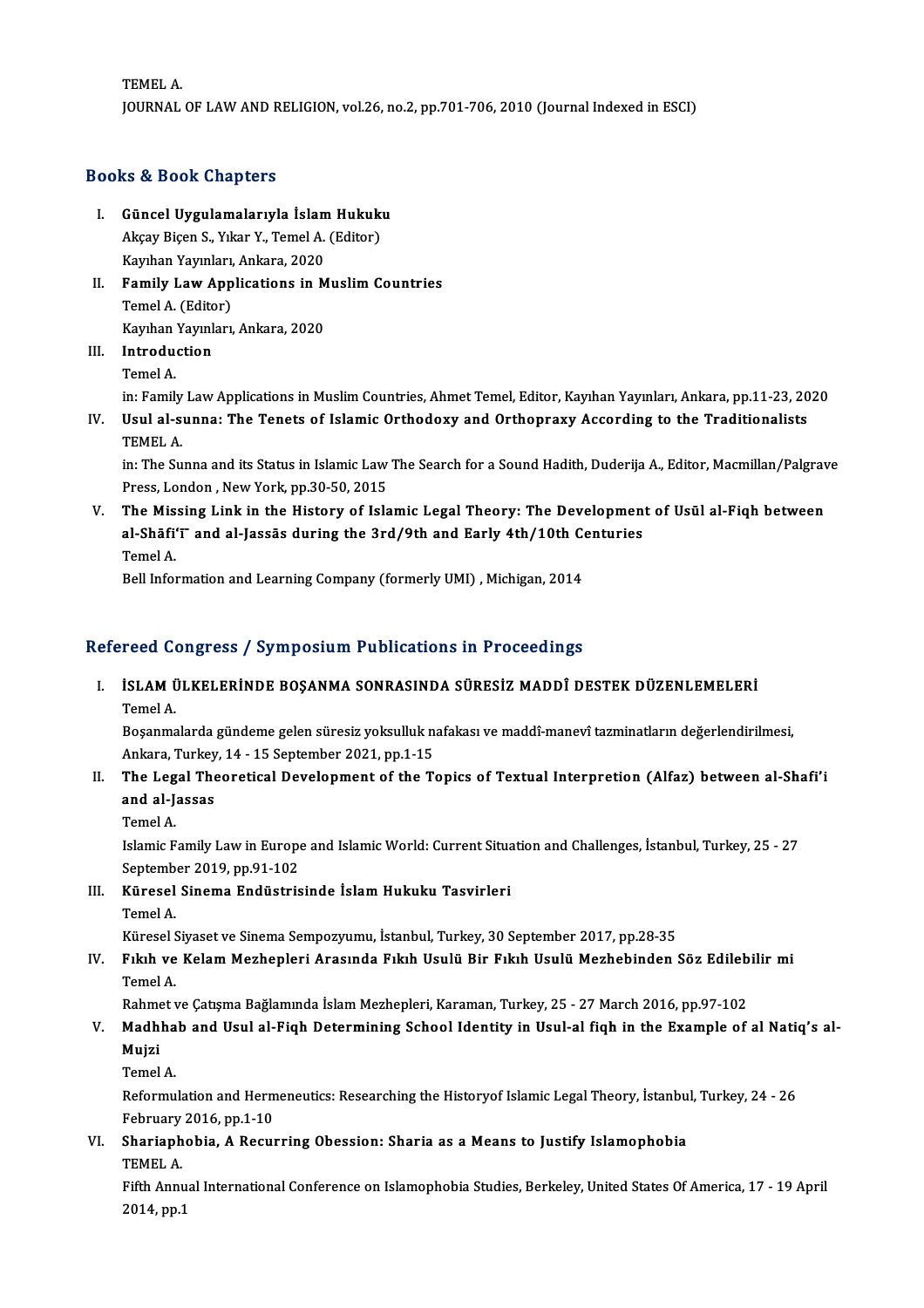- VII. Formation of the Two Hallmarks of Sunnism: The Debates over the Validity of Ijma' and Qiyas during<br>the Third (Ninth and Fourth (Tanth Contunies Formation of the Two Hallmarks of Sunnism:<br>the Third/Ninth and Fourth/Tenth Centuries<br>TEMEL A Formatio<br>the Third<br>TEMEL A.<br>Middle Fe the Third/Ninth and Fourth/Tenth Centuries<br>TEMEL A.<br>Middle East History and Theory Conference, Chicago, United States Of America, 3 - 05 May 2013, pp.1
	-
- TEMEL A.<br>Middle East History and Theory Conference, Chi<br>VIII. A Quest for Orthodoxy: Formation of Ijma'<br>TEMEL A. Middle Ea<br>**A Quest 1**<br>TEMEL A.<br>the Tenth A Quest for Orthodoxy: Formation of Ijma'<br>TEMEL A.<br>the Tenth Annual Duke-UNC Graduate Islamic Studies Conference, Durham, United States Of America, 16 - 17<br>February 2013, pp.1 TEMEL A.<br>the Tenth Annual Dul<br>February 2013, pp.1<br>Farly Debates on L the Tenth Annual Duke-UNC Graduate Islamic S<br>February 2013, pp.1<br>IX. Early Debates on Legal Sources of Islam<br>TEMEL A
	- February<br>Early De<br>TEMEL A.<br>Middle Fe Early Debates on Legal Sources of Islam<br>TEMEL A.<br>Middle East Studies Association Annual Conference, Washington, Dc, United States Of America, 1 - 04 December<br>2011. pp.1 TEMEL A.<br>Middle East<br>2011, pp.1

# Episodes in the Encyclopedia

- pisodes in the Encyclopedia<br>I. Encyclopedia of Global Religion<br>TEMEL A Encyclop<br>TEMEL A.<br>Sage Publ Encyclopedia of Global Religion<br>TEMEL A.<br>Sage Publications, pp.444-445, 2012<br>Engylopedia of Global Beligion Sage Publications, pp.444-445, 2012
- TEMEL A.<br>Sage Publications, pp.444-445, 201<br>II. Encylopedia of Global Religion<br>TEMEL A. Sage Publications, pp.1255-1256, 2012 TEMEL A.<br>Sage Publications, pp.1255-1256, 20<br>III. Encyclopedia of Global Religion<br>TEMEL A
- Sage Publ<br>**Encyclop**<br>TEMEL A.<br>Sage Publ TEMEL A.<br>Sage Publications, pp.1252-1253, 2012

### Supported Projects

Supported Projects<br>Temel A., Kızılkaya N., Savaş A., TUBITAK Project, Family Med-Arb in Islamic Family Law and Contemporary Applications,<br>2020 - 2022 2020 - 2022<br>2020 - 2022<br>2020 - 2022

# Activities in Scientific Journals

darulfunun ilahiyat, Committee Member, 2020 - Continues Ilmu Dakwah: Academic Journal for Homiletic Studies, Committee Member, 2016 - Continues

# nmu Dakwan: Academic journal for Homneuc Studies, Committed<br>Memberships / Tasks in Scientific Organizations Memberships / Tasks in Scientific Organizatio<br>American Academy of Religion, Member, 2016 - Continues

American Academy of Religion, Member, 2016 - Continues<br>Scientific Refereeing

Scientific Refereeing<br>DİYANET İLMİ DERGİ, National Scientific Refreed Journal, December 2020<br>Pamukkala Üniversitesi İlabiyat Fakültesi Dersisi, Other Journals Santamba Berentime Nerereemig<br>DİYANET İLMİ DERGİ, National Scientific Refreed Journal, December 2020<br>Pamukkale Üniversitesi İlahiyat Fakültesi Dergisi, Other Journals, September 2020<br>Johanic Studies, Other Indoved Journal, July 202 DİYANET İLMİ DERGİ, National Scientific Refreed<br>Pamukkale Üniversitesi İlahiyat Fakültesi Dergisi,<br>Islamic Studies, Other Indexed Journal, July 2020<br>İlahiyat Tatkikleri Dergisi, Journal Indexed in ESCl Pamukkale Üniversitesi İlahiyat Fakültesi Dergisi, Other Journ<br>Islamic Studies, Other Indexed Journal, July 2020<br>İlahiyat Tetkikleri Dergisi, Journal Indexed in ESCI, July 2020<br>Yakın Doğu Üniversitesi İslam Tetkikleri Merk Islamic Studies, Other Indexed Journal, July 2020<br>İlahiyat Tetkikleri Dergisi, Journal Indexed in ESCI, July 2020<br>Yakın Doğu Üniversitesi İslam Tetkikleri Merkezi Dergisi, Other Indexed Journal, July 2020 Darulfunun İlahiyat Dergisi, Other Indexed Journal, December 2019